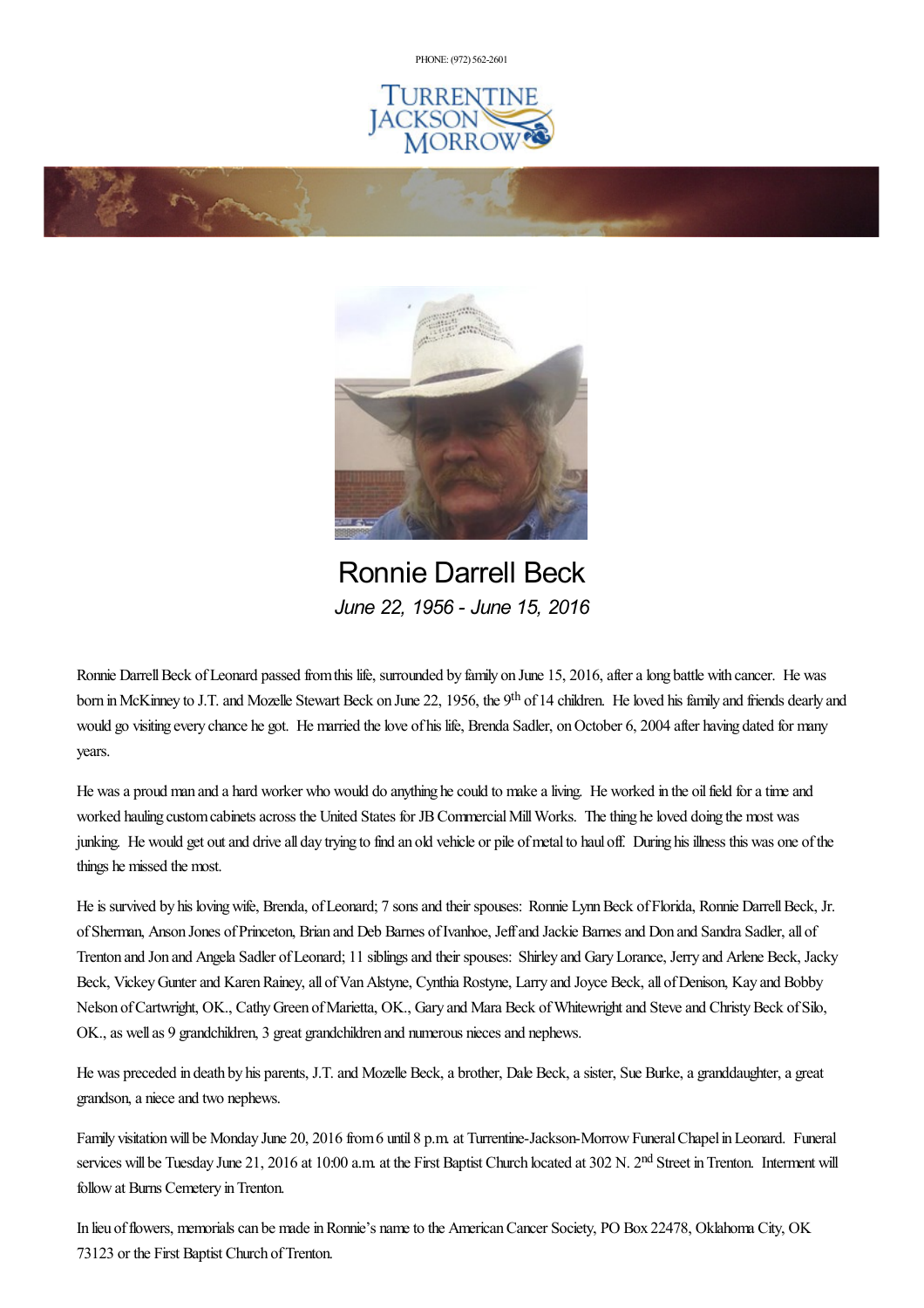## **Memorials**

*I love and miss you daddy. You were and always will be my best friend - your son, Ronnie Lynn Beck and new daughter in law Dacia Beck* **RONNIE LYNN & DACIA BECK, MARCH 1, 2019**

*Brenda and all, So very very sorry to hear of Ronnie's passing. I just loved him. He was a trooper! Many thoughts are with you at this time Janet @ Mercy Cancer Center*

**JANET JONES, JUNE 22, 2016**

*I only knew Ronnie for a short time when he would come in to the cancer center here in Ardmore for a treatment or a doctor visit. He always had a kind word to say, and would always tell me my hair looked great, I had cancer as well and had lost all of my hair. I work at the front desk in the radiation department. Ronnie will be missed, God Bless.*

**ROBIN, JUNE 22, 2016**

*God put his arms around you, and lifted you to rest. God's garden must be beautiful, He always takes the best. He saw the road was getting rough, and the hills were hard to climb. So He closed your weary eyelids, and whispered "Peace be thine". It broke our hearts to lose you, but you didn't go alone. For part of us went with you, the day God called you home. My prayer for the family is that God gives you peace for the pain. I pray you are comforted by God in this time of sadness. May our fathers loving arms wrap us all in love. God bless and keep each of you, in Jesus name - Amen-*

**GALYN HOPPER, JUNE 20, 2016**

*You were a very wise man and so loved by many!! I will truely miss you so much!! Your gone but never forgotten!!!!*

**PAIGE BECK, JUNE 18, 2016**

*Thoughts & prayers to the Beck family at this time.*

**MARY ANN STARNES, JUNE 18, 2016**